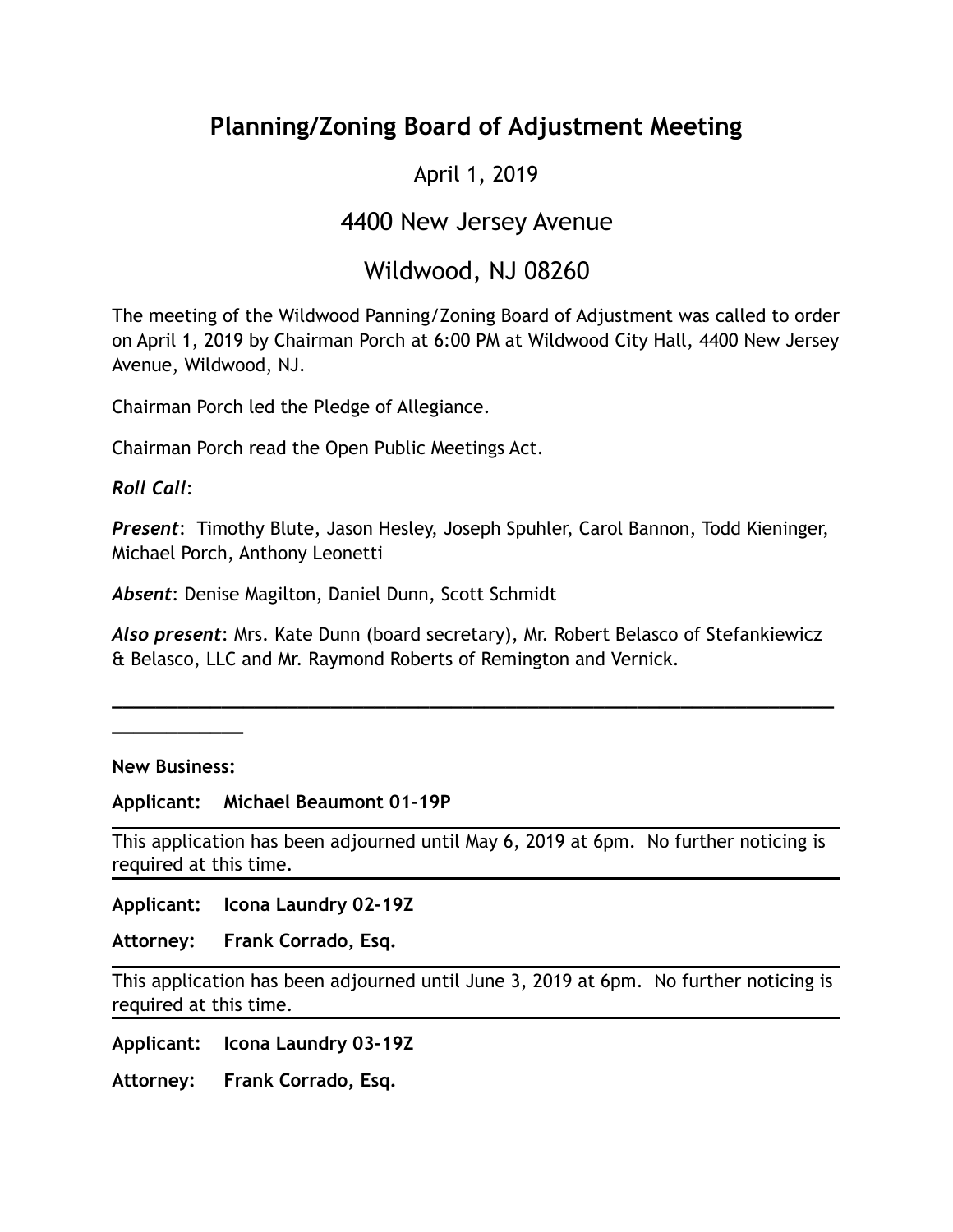This application has been adjourned until June 3, 2019 at 6pm. No further noticing is required at this time.

| Applicant: ARAC Investments, LLC 05-19P   |
|-------------------------------------------|
| Attorney: Ron Gelzunas, Esq               |
| Planner: Linda Montanile-Smith, Architect |

The applicant is represented by Ron Gelzunas, Esq. The property is located at 204 W Poplar Ave., Block 233, Lot 15 in the R-1, Low Density Residential Zoning District.

Currently the property is a vacant lot that was created via a minor subdivision approval No. 16-16Z on December 5, 2016. The applicant proposes to construct a side by side duplex.

The applicant is requesting C variances for minimum side yard set back for bump outs & eaves and minimum front yard set back for 1st floor stairs/steps. The applicant is also requesting a waiver from providing contours.

Mr. Gelzunas gives a brief description of the property.

David Schwartz is the owner of the property and is sworn in. He stated that he will be constructing a duplex on the vacant lot. He currently has a single-family home on the lot next to this that he uses for a summer home. He stated that he got approval to build a duplex back in December of 2016. He stated he is seeking some additional approvals for the roof overhang and stairs in the front yard setback.

Linda Montanile-Smith is a licensed New Jersey architect. She is sworn in. She stated that the proposed duplex was designed to the City's 2016 Zoning Ordinance. However, some of the zoning regulations has since changed. She stated that the structure will be located 15ft from the property line where only 10ft. is required.

Ms. Montanile-Smith testified that the front stairs will encroach into the setback. While the house itself is set back 15 ft., the applicant is requesting a variance for minimum front yard set back because of the stairs. The front yard set back will be 4.75ft due to the stairs. She stated that the neighboring buildings are consistent with this set back. She noted that since this will be an elevated home due to current flood regulations, there has to be more stairs. She noted that the ground floor is storage and intended for parking.

Chairman Porch noted that the front yard set back requirements were increased to address safety concerns. He suggested moving the house back a couple feet so that the stairs wouldn't be so far into the setback.

David Schwartz gives a background of him and his property next door and stated he would like to leave the rear yard if he can.